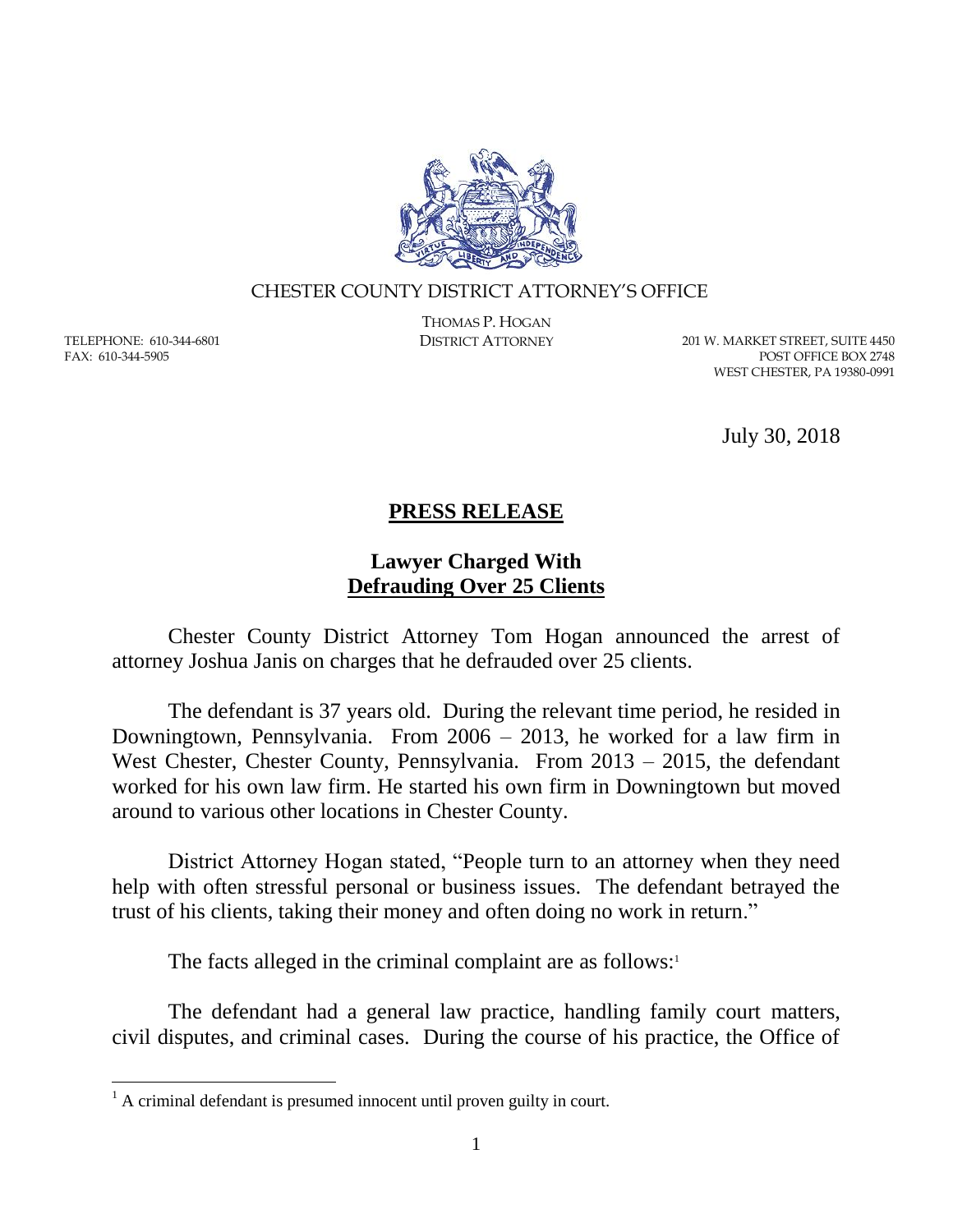Disciplinary Counsel of the Supreme Court of Pennsylvania received multiple complaints about the defendant from clients and a judge. Those complaints eventually led to the defendant being suspended from the practice of law and triggered a criminal investigation by the Chester County Detectives, the investigative arm of the Chester County District Attorney's Office.

The investigation of the defendant revealed a simple pattern. The defendant would be retained by a client to do work. The client would give the defendant money for the case. Instead of depositing the client's money into the trust account required for client's money, the defendant would deposit the money into his own account or otherwise take the money. Then the defendant would do no work, or very little, on the case, all the while assuring the client that he was handling the matter. When the client discovered the problem, the client would have to hire another lawyer to address the problem, represent him or herself, or the problem remained unresolved.

For instance, Andrew Whitmore hired the defendant to represent him in a divorce case. Mr. Whitmore paid the defendant a total of \$2,650. The defendant never even entered his appearance in the case to represent Mr. Whitmore. Instead, by 2016, Mr. Whitmore had to retain a different attorney and had lost \$2,650 to the defendant.

Dawn DiDonato hired the defendant to file a civil cause of action for invasion of privacy. She paid the defendant a retainer of \$1,500. The defendant told Ms. DiDonato that he filed a civil complaint on her behalf. In fact, the defendant never filed any complaint on Ms. DiDonato's behalf.

Gary Willman hired the defendant to represent him in a divorce case. Mr. Willman paid the defendant \$1,500. The defendant took the money, deposited it into his own account, but never even filed an entry of appearance in the case on behalf of Mr. Willman. Mr. Willman eventually had to hire another lawyer to handle the case.

Elizabeth Flower hired the defendant to obtain a civil-union divorce for her son Charles, who had married his partner in a civil union in Vermont in 2001. Ms. Flower paid the defendant \$1,000. The defendant told Ms. Flower that he had filed the paperwork, but that the case was delayed because the judge had "something against gay people and that straight people's divorces are put first." The defendant eventually told Ms. Flower that the divorce was final. In fact, the defendant never filed any divorce proceeding. Ms. Flower had to hire another attorney.